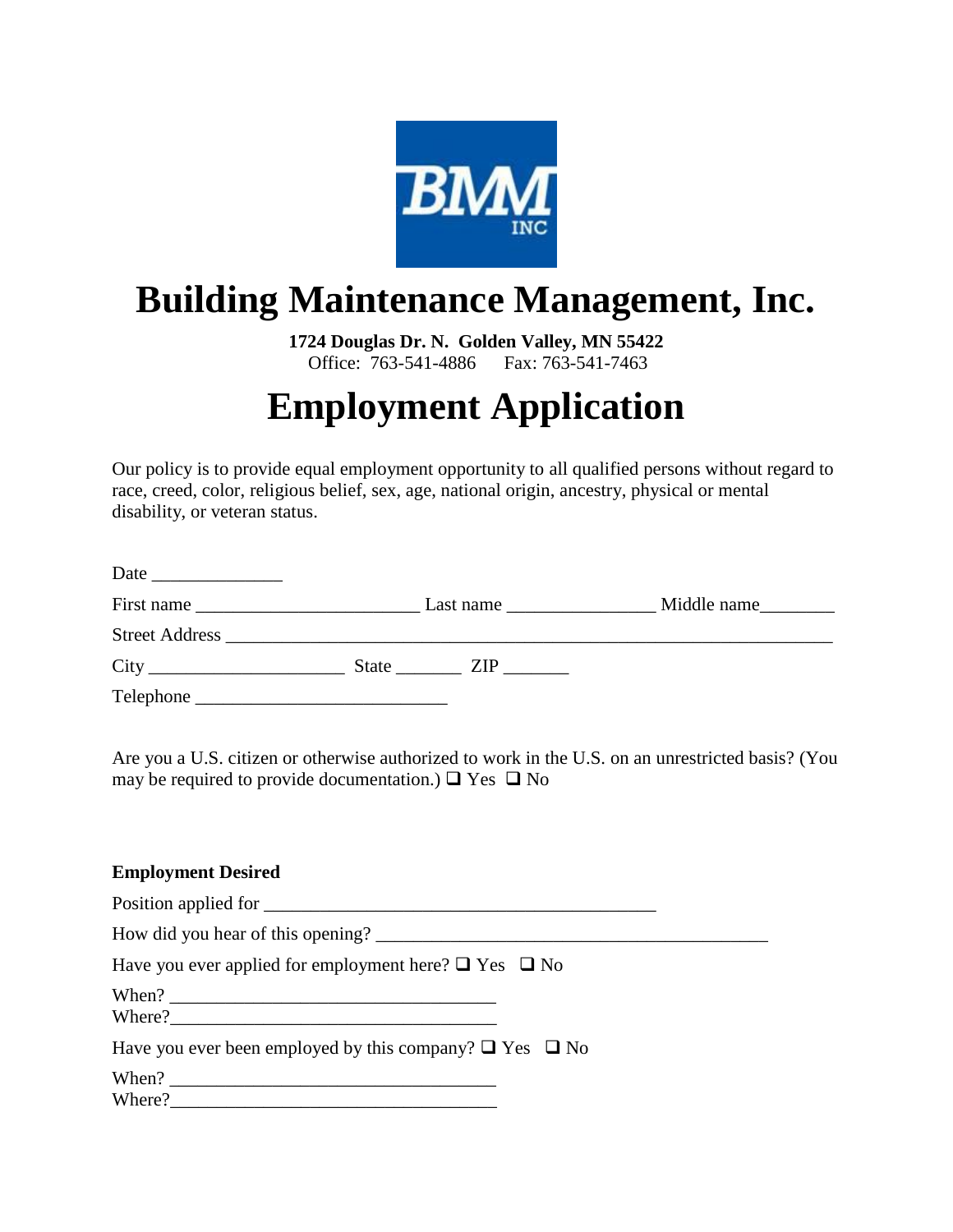| Are you presently employed? $\Box$ Yes $\Box$ No           |
|------------------------------------------------------------|
| May we contact your present employer? $\Box$ Yes $\Box$ No |
| Are you available for full-time work? $\Box$ Yes $\Box$ No |
| Are you available for part-time work? $\Box$ Yes $\Box$ No |
| Will you relocate? $\Box$ Yes $\Box$ No                    |
|                                                            |
|                                                            |
|                                                            |
|                                                            |
|                                                            |
|                                                            |
|                                                            |

#### **Education**

|                | School Name and Location |  | Year Major | Degree |
|----------------|--------------------------|--|------------|--------|
|                |                          |  |            |        |
|                | College                  |  |            |        |
|                |                          |  |            |        |
|                | Post-College             |  |            |        |
| Other Training |                          |  |            |        |

In addition to your work history, are there are other skills, qualifications, or experience that we should consider?

\_\_\_\_\_\_\_\_\_\_\_\_\_\_\_\_\_\_\_\_\_\_\_\_\_\_\_\_\_\_\_\_\_\_\_\_\_\_\_\_\_\_\_\_\_\_\_\_\_\_\_\_\_\_\_\_\_\_\_\_\_\_\_\_\_\_\_\_\_\_\_\_\_\_\_\_\_\_ \_\_\_\_\_\_\_\_\_\_\_\_\_\_\_\_\_\_\_\_\_\_\_\_\_\_\_\_\_\_\_\_\_\_\_\_\_\_\_\_\_\_\_\_\_\_\_\_\_\_\_\_\_\_\_\_\_\_\_\_\_\_\_\_\_\_\_\_\_\_\_\_\_\_\_\_\_\_ \_\_\_\_\_\_\_\_\_\_\_\_\_\_\_\_\_\_\_\_\_\_\_\_\_\_\_\_\_\_\_\_\_\_\_\_\_\_\_\_\_\_\_\_\_\_\_\_\_\_\_\_\_\_\_\_\_\_\_\_\_\_\_\_\_\_\_\_\_\_\_\_\_\_\_\_\_\_ \_\_\_\_\_\_\_\_\_\_\_\_\_\_\_\_\_\_\_\_\_\_\_\_\_\_\_\_\_\_\_\_\_\_\_\_\_\_\_\_\_\_\_\_\_\_\_\_\_\_\_\_\_\_\_\_\_\_\_\_\_\_\_\_\_\_\_\_\_\_\_\_\_\_\_\_\_\_

|                                          | Are you planning to continue your studies? $\Box$ Yes $\Box$ No |  |
|------------------------------------------|-----------------------------------------------------------------|--|
| If yes, where and what courses of study? |                                                                 |  |
| <b>Employment History</b>                | (Start with most recent employer)                               |  |
|                                          |                                                                 |  |
|                                          | $\Box$ Telephone $\Box$                                         |  |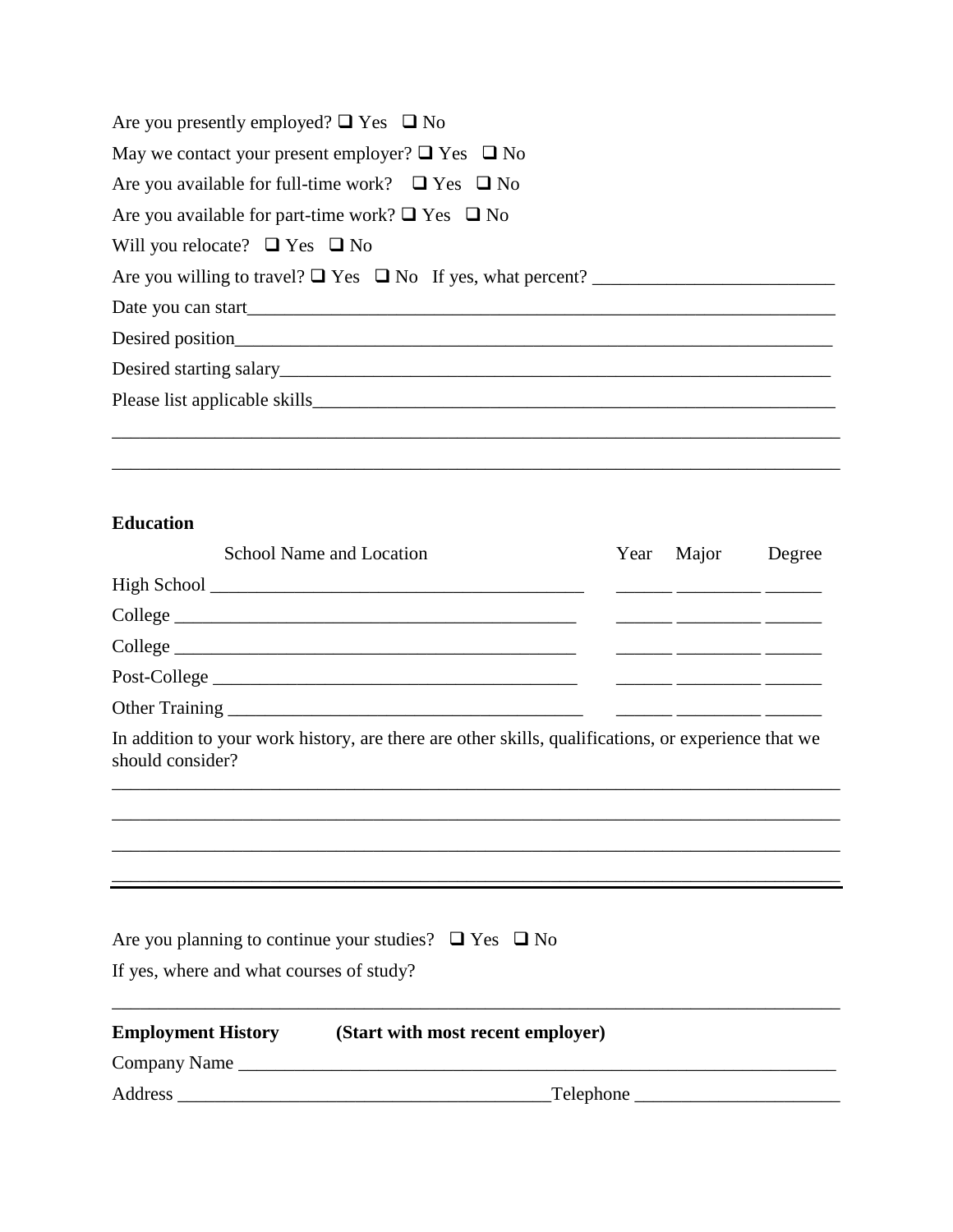| May we contact? $\Box$ Yes $\Box$ No |                                                                                                                |  |
|--------------------------------------|----------------------------------------------------------------------------------------------------------------|--|
|                                      |                                                                                                                |  |
|                                      |                                                                                                                |  |
|                                      | Company Name                                                                                                   |  |
|                                      |                                                                                                                |  |
|                                      | Date Started ____________________ Starting Wage ____________________ Starting Position _______________________ |  |
|                                      |                                                                                                                |  |
|                                      |                                                                                                                |  |
| May we contact? $\Box$ Yes $\Box$ No |                                                                                                                |  |
|                                      |                                                                                                                |  |
|                                      |                                                                                                                |  |
|                                      |                                                                                                                |  |
|                                      |                                                                                                                |  |
|                                      | Date Started ___________________ Starting Wage ___________________ Starting Position _________________________ |  |
|                                      |                                                                                                                |  |
| Name of Supervisor                   |                                                                                                                |  |
| May we contact? $\Box$ Yes $\Box$ No |                                                                                                                |  |
|                                      |                                                                                                                |  |
|                                      |                                                                                                                |  |
|                                      |                                                                                                                |  |
|                                      |                                                                                                                |  |
|                                      | Date Started __________________ Starting Wage ____________________ Starting Position _________________________ |  |
|                                      | Date Ended _______________ Ending Wage ______________ Ending Position ________________                         |  |
|                                      |                                                                                                                |  |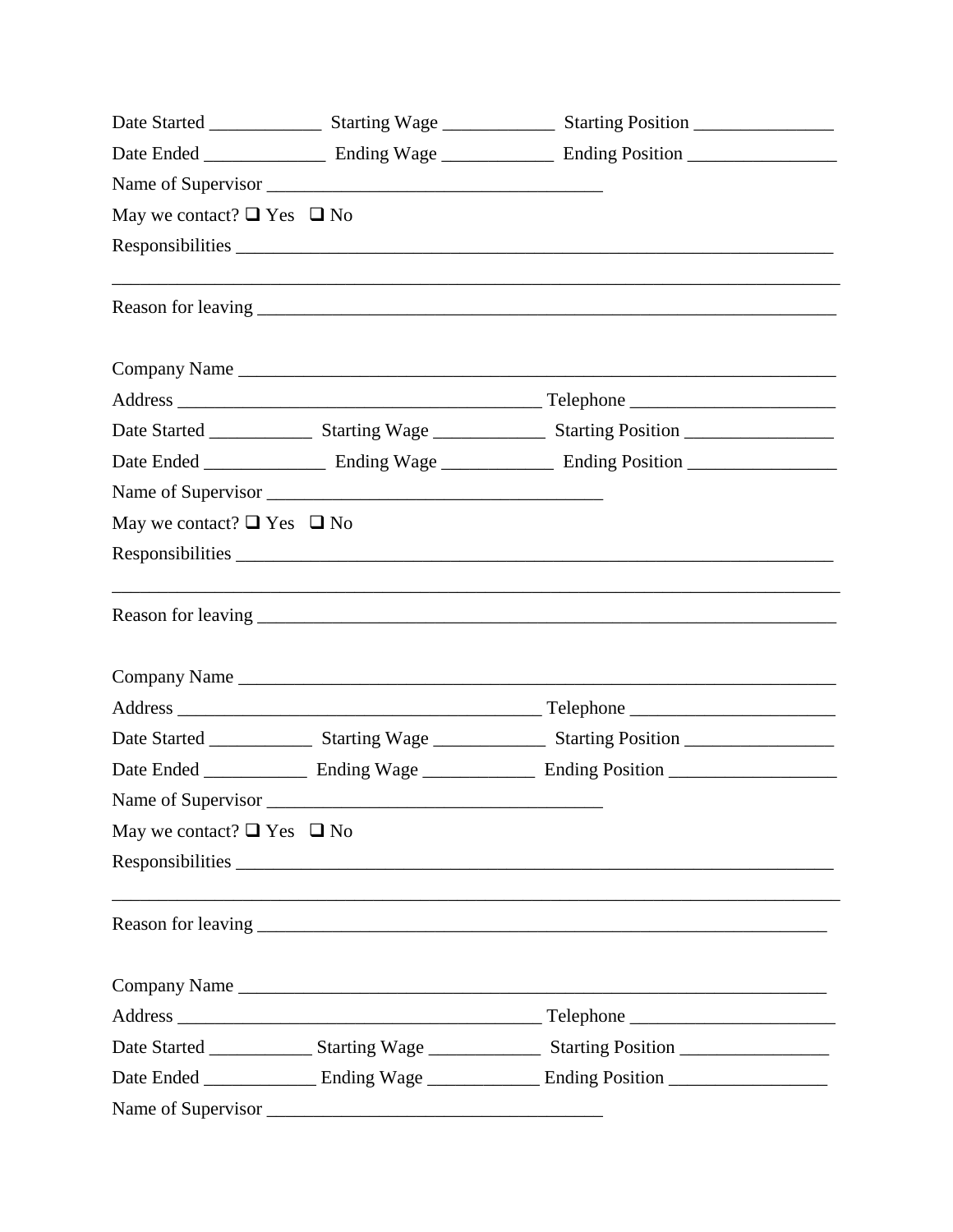| May we contact? $\Box$ Yes $\Box$ No |                  |                                                                                                |
|--------------------------------------|------------------|------------------------------------------------------------------------------------------------|
|                                      |                  |                                                                                                |
|                                      |                  |                                                                                                |
|                                      |                  |                                                                                                |
|                                      |                  |                                                                                                |
|                                      |                  |                                                                                                |
|                                      |                  |                                                                                                |
|                                      |                  |                                                                                                |
| May we contact? $\Box$ Yes $\Box$ No |                  |                                                                                                |
|                                      | Responsibilities |                                                                                                |
|                                      |                  |                                                                                                |
| <b>References</b>                    |                  |                                                                                                |
|                                      |                  | List three personal references, not related to you, who have known you for more than one year. |
|                                      |                  |                                                                                                |
|                                      |                  |                                                                                                |
|                                      |                  |                                                                                                |
|                                      |                  |                                                                                                |
|                                      |                  |                                                                                                |
|                                      |                  |                                                                                                |

### **Emergency Contact**

| In case of emergency, please notify: |  |  |  |
|--------------------------------------|--|--|--|
|                                      |  |  |  |
|                                      |  |  |  |
|                                      |  |  |  |
|                                      |  |  |  |